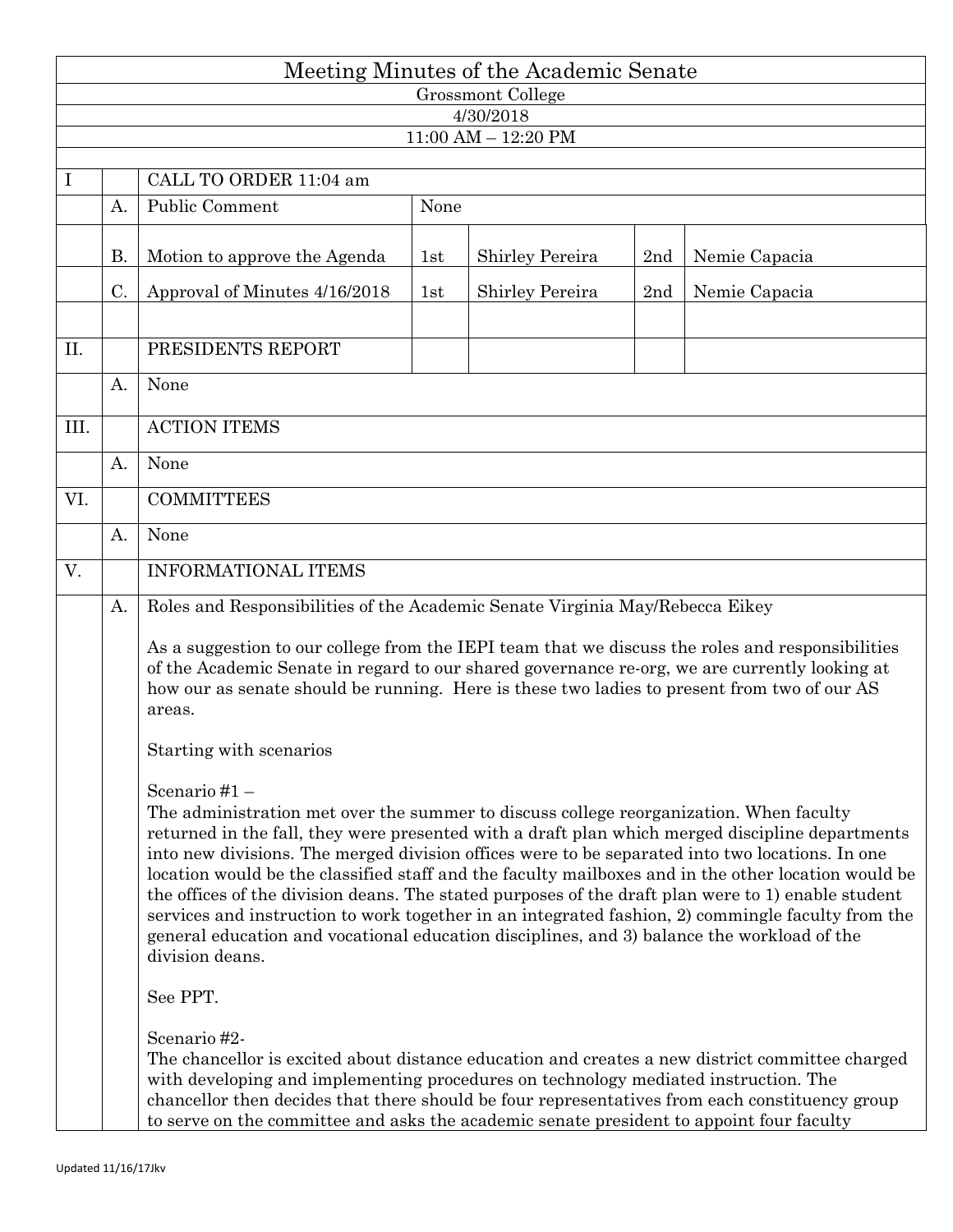members. The academic senate president asks for collegial consultation on the formation of the committee including the charge, membership, and reporting responsibilities.

See PPT.

Why do we have academic senate? What's the purpose? State legislation said there should be an academic senate for collegiate consultation with chancellors and administration.

Answers:

Help to direct academics and drive collegial consultation.

Senate powers are derived from Education Code and Title 5

## **California Education Code**:

- Laws resulting from legislation
- Requires legislation to be changed
- Always trumps title 5
- Amended by AB1725 in 1988

*Primary function is making recommendation in the areas of curriculum and academic standards*

## **Title 5 regulations for the community college**

- Division 6 applies to California Community Colleges.
- Established by the Board of Governors from authority granted by the California Education Code.
- Regulation with the force of law.

*Primary function is to make recommendations with respect to academic and professional matters*

Title 5 is the  $10 + 1$ .

- 1. Curriculum, including establishing prerequisites
- 2. Degree & Certificate Requirements
- 3. Grading Policies
- 4. Educational Program Development
- 5. Standards & Policies regarding Student Preparation and Success
- 6. College governance structures, as related to faculty roles
- 7. Faculty roles and involvement in accreditation process
- 8. Policies for faculty professional development activities
- 9. Processes for program review
- 10. Processes for institutional planning and budget development
- 11. Other academic and professional matters as mutually agreed upon

Collegial consultation – The district Governing Board shall rely on the advice of the AS. Or reach an agreement. By written resolution. Or stick with current process. Board has final say and are responsible for the college. Only in exceptional and compelling reason can they divert.

With Collegial consultation exceptions

- The Board has the final say.
- The Board is never prohibited from acting.
- " Exceptional circumstances" and "compelling reasons" vs. "compelling legal, fiscal, or organizational reasons."

*If a recommendation is not accepted, the governing board or its designee, upon request of the academic senate, shall promptly communicate its reasons in writing to the academic senate.*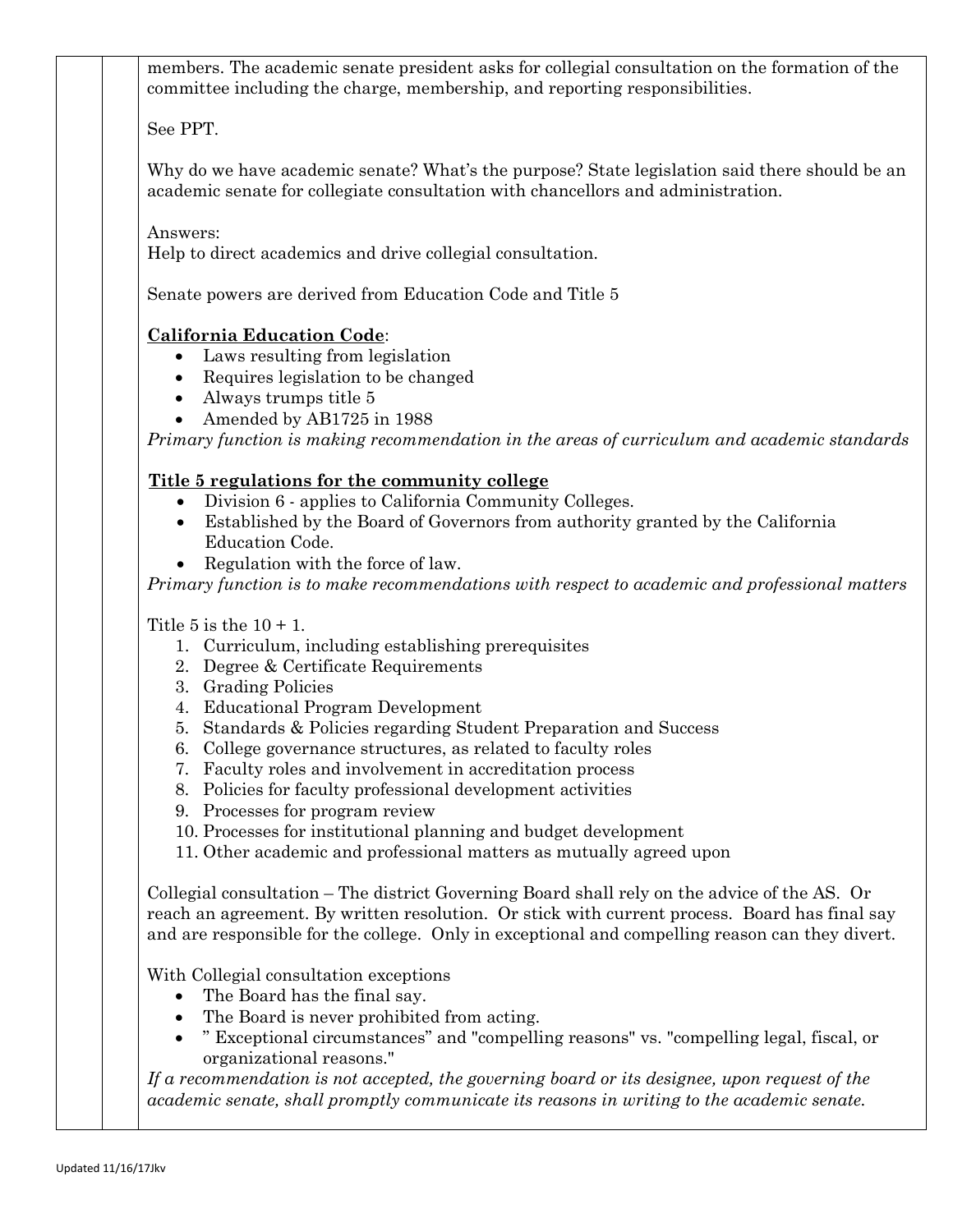If Exceptional Circumstances and compelling reasons are used, then as instances where a recommendation is not accepted the reasons for the board's decision must be in writing and based on a clear and substantive rationale which puts the explanation for the decision in an accurate, appropriate, and relevant context. It can also pertain to legal liability or fiscal organizational reasons.

More powers

- Academic Senate may assume responsibilities and perform functions as may be delegated by the Governing Board.
- Appointment of faculty members to college committees shall be made by the Academic Senate in consultation\* with CEO or designee; collective bargaining agent may seek to appoint faculty (per local policies and collective bargaining agreements).

Other matters under senate purview

- Equivalence to the minimum qualifications (Equivalency) Ed Code sec. 87359
- Faculty hiring processes Ed Code sec. 87360
- Administrative retreat to faculty (determining minimum qualifications areas) Ed Code
- Establishment of the curriculum committee Title 5 sec. 55002

Senate and the larger governance context

- Senates are the governance body to make recommendations to the board or president on academic and professional matters arising from faculty expertise.
- College Councils (or similar bodies) are overarching governance bodies with representation from faculty, students, staff, and administrators that provide guidance and recommendations to the president on college planning, budget, and operational matters (facilities, budget allocations, etc.).
- College Council purview does not (or should not) supersede senate purview.
- Senate recommendations are made directly to presidents and boards and should not be subject to College Council approval. Academic senate is a well established legislative appointed committee.

Effective participation. TITLE 5 §51023.7 (a)

• The governing board shall adopt policies and procedures that provide students the opportunity to participate effectively in district and college governance Student representative can be involved with certain committees like curriculum and anything else that would have significant effects on students.

This helps by utilizing student perspective and establishing the with students and also relationship with classified senate.

- Establish practices and processes regarding Shared Governance or Participatory Decision-Making **before** they are needed!
- College Governance Handbook
- Academic Senate Handbook
- Academic Senate Role and Administrative Role

Guided pathways. Faculty Role

• What should be done by faculty?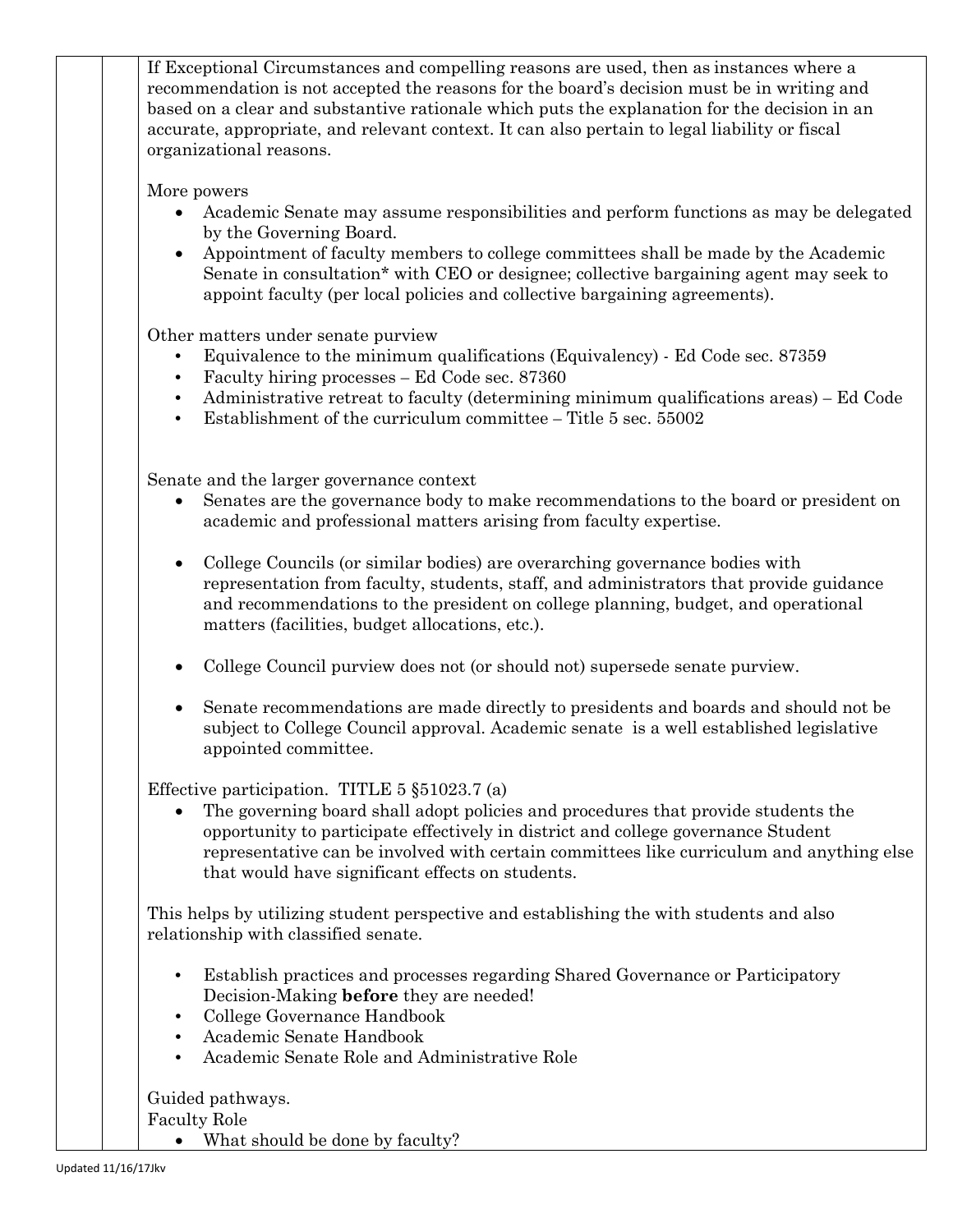|                                     |                                                                                                                                                                                                                      | Remember the 10+1                                                                                                                                                                                                                                                                                                                                                                                                                                                                                                                                                   |  |  |  |  |  |
|-------------------------------------|----------------------------------------------------------------------------------------------------------------------------------------------------------------------------------------------------------------------|---------------------------------------------------------------------------------------------------------------------------------------------------------------------------------------------------------------------------------------------------------------------------------------------------------------------------------------------------------------------------------------------------------------------------------------------------------------------------------------------------------------------------------------------------------------------|--|--|--|--|--|
| $\bullet$                           |                                                                                                                                                                                                                      | <b>Faculty Reassigned Time</b><br>How will it be determined?<br>How will it be allocated?<br>Academic Senate role and Right of Assignment<br>Position descriptions<br>Recruitment/Advertising/Screening/Interviews/Selection                                                                                                                                                                                                                                                                                                                                        |  |  |  |  |  |
| Resources<br>$\bullet$<br>$\bullet$ | $\bullet$<br>$\bullet$                                                                                                                                                                                               | $ASCCC$ Website – www.asccc.org<br>Examples of college governance handbooks<br>Sacramento City College Governance Guide:<br>http://www.scc.losrios.edu/prie/institutional-effectiveness/governance/<br>Los Angeles City College Integrated Planning and Governance Handbook:<br>http://effectiveness.lacitycollege.edu/cc/accreditation/Planning%20Documents/LAC<br>C%20Integrated%20Planning%20Handbook%20APPROVED%20July%201%20201<br>$5.$ pdf<br><b>ASCCC Resources for Local Senates</b><br>http://www.asccc.org/communities/local-senates/leadership-resources |  |  |  |  |  |
| $\bullet$<br>$\bullet$<br>$\bullet$ | Contact Information<br>Rebecca Eikey: rebecca.eikey@canyons.edu<br>Ginni May, Sacramento City College: mayv@scc.losrios.edu<br>Academic Senate for California Community Colleges: submit inquiries to info@asccc.org |                                                                                                                                                                                                                                                                                                                                                                                                                                                                                                                                                                     |  |  |  |  |  |
| Meeting Adjourned                   |                                                                                                                                                                                                                      | $12:20 \text{ pm}$                                                                                                                                                                                                                                                                                                                                                                                                                                                                                                                                                  |  |  |  |  |  |
| Next Meeting                        |                                                                                                                                                                                                                      | May 7, 2018                                                                                                                                                                                                                                                                                                                                                                                                                                                                                                                                                         |  |  |  |  |  |